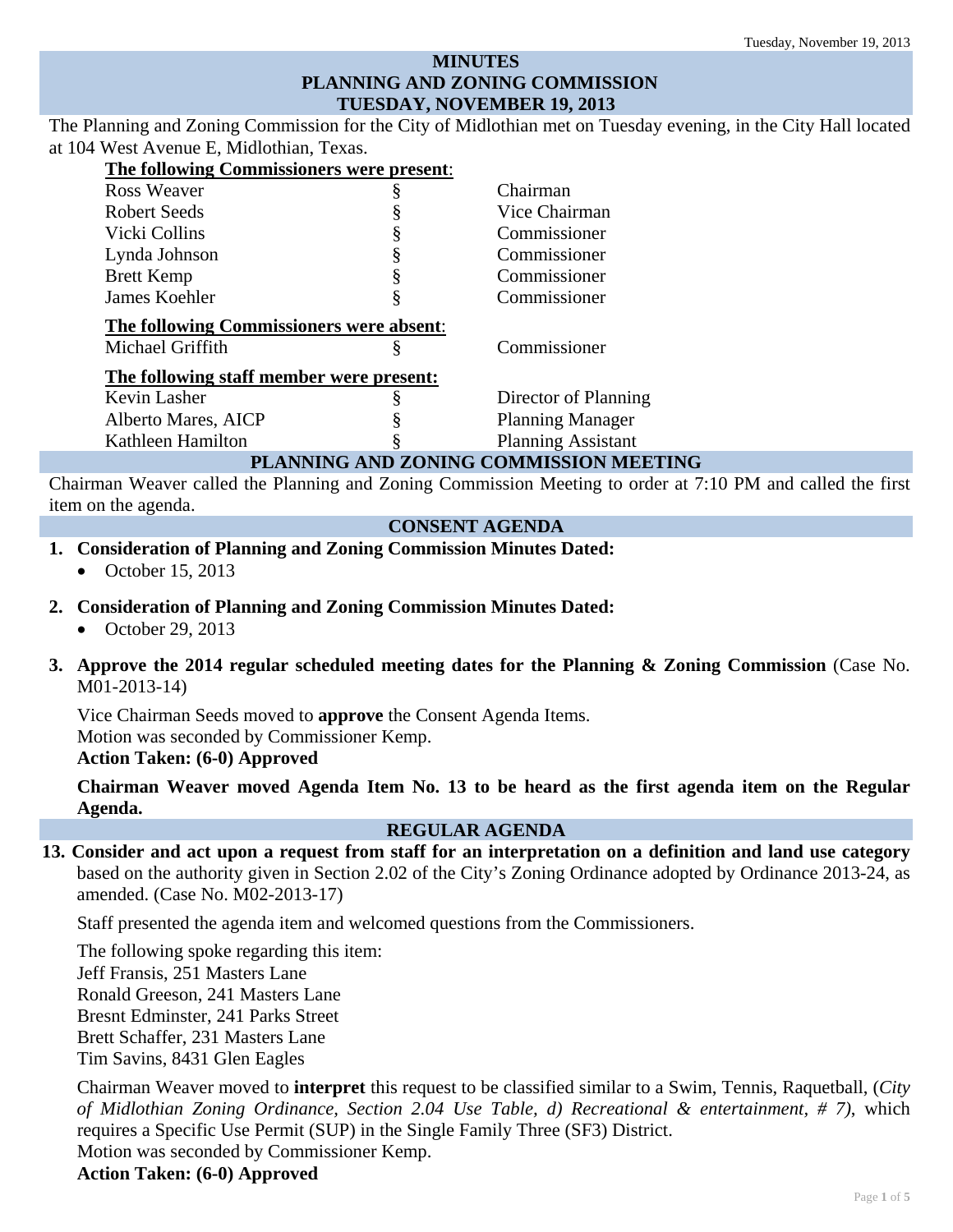### **REGULAR AGENDA CONTINUED**

**4. Consider and act upon a final plat Plainview Manor** containing  $\pm$  76.616 acres, out of the Coleman F Jenkins Survey, Abstract 591 and located east of Plainview Road, in the Extra Territorial Jurisdiction (ETJ) of the City of Midlothian, Texas (Case No. FP09-2012-120)

Staff presented the agenda item and welcomed questions from the Commissioners.

Chairman Weaver moved to **approve** this item with the accompanying variance as presented. Motion was seconded by Commissioner Johnson.

# **Action Taken: (6-0) Approved**

**5. Consider and act upon a preliminary plat of Waters Edge,** containing ±63.0393 acres in the J. Crane Survey, Abstract No. 247, and the A. J. Lowrance Survey, Abstract No. 625, being generally located  $\pm 1,680$ feet north of Mockingbird Lane and fronting along the west side of Walnut Grove Road, in the City of Midlothian, Texas (Case No. PP02-2013-10)

Staff presented the agenda item and welcomed questions from the Commissioners.

Commissioner Koehler moved to **approve** this item as presented. Motion was seconded by Vice Chairman Seeds. **Action Taken: (6-0) Approved** 

# **PUBLIC HEARING**

**6. Conduct a public hearing and act upon a request to rezone ±83.68 acres from Medium Industrial (MI) and Light Industrial (LI) Districts to Heavy Industrial (HI) District**. The property is located in the Railport Business Park being a part of the Samuel G. Haynie Survey, Abstract No. 526, William Mullen Survey, Abstract No. 748, Bucknam Canfield Survey, Abstract No. 196 and the Moses Lapham Survey, Abstract No. 648. The subject property is located  $\pm 2,200$  feet southeast of U.S Hwy 67 and southwest of Railport Parkway, in the City of Midlothian, Texas (Case No. Z01-2013-03)

Staff presented the agenda item and welcomed questions from the Commissioners.

Chairman Weaver addressed the audience for any input regarding the public hearing. With no speakers on this item, Chairman Weaver moved to **close** the public hearing. Motion was seconded by Vice Chairman Seeds. **Action Taken: (6-0) Closed Public Hearing** 

Chairman Weaver moved to **approve** this item as presented. Motion was seconded by Commissioner Koehler **Action Taken: (6-0) Approved** 

**7. Conduct a public hearing and act upon a request to rezone ±5.688 acres from Agricultural (A) District to Single Family One (SF-1) District**. Property is located in the GB Glover Survey, Abstract 1219, and is located east of Singleton Road and south of FM 875, in the City of Midlothian, Texas (Case No. Z02-2013-05)

Staff presented the agenda item and welcomed questions from the Commissioners.

Chairman Weaver addressed the audience for any input regarding the public hearing. The following spoke on this item in support:

Kenneth Powers – 1140 W. FM 875, Midlothian, TX 76065

Vice Chairman Seeds moved to **close** the public hearing. Motion was seconded by Commissioner Collins. **Action Taken: (6-0) Closed Public Hearing** 

Chairman Weaver moved to **approve** the item as presented. Motion was seconded by Vice Chairman Seeds **Action Taken: (6-0) Approved** 

**Chairman Weaver asked that Public Hearing Agenda Items No. 8 & 9 to be heard together.** 

**8. Conduct a public hearing and act upon a request to rezone ± 1.100 acres from Agricultural (A) District to Single Family One (SF-1) District.** Property is located at the northwest corner of the intersection of Kirk Road and Lon Hayes, in the City of Midlothian, Texas (Case No. Z03-2013-08)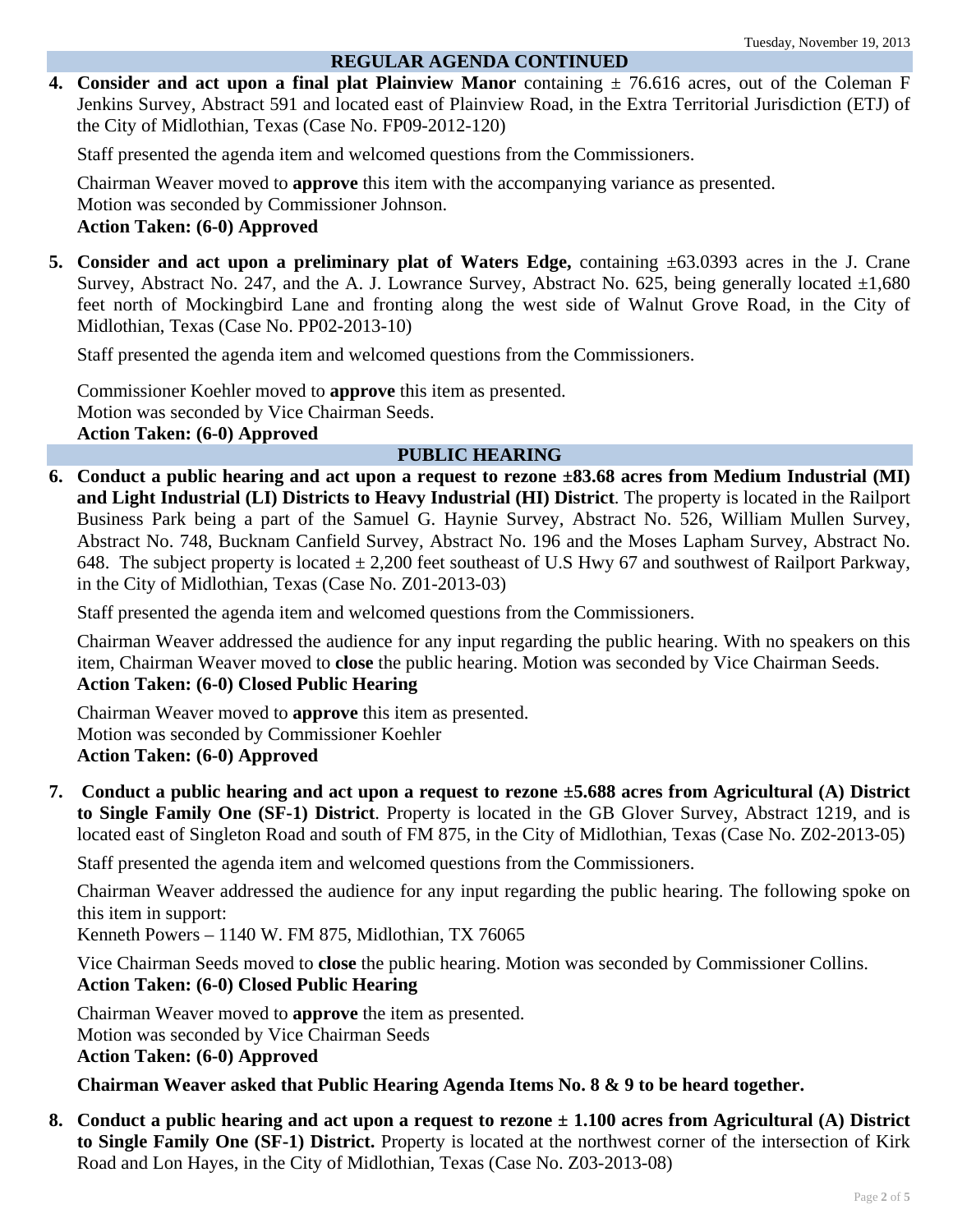#### **PUBLIC HEARING CONTINUED**

**9. Conduct a public hearing and act upon a request for a Specific Use Permit (SUP) to allow a daycare on property currently zoned Single Family One (SF-1) District.** Property contains ± 1.100 acres and is located at the northwest corner of the intersection of Kirk Road and Lon Hayes, in the City of Midlothian, Texas (Case No. SUP01-2013-09)

Staff presented the agenda items and welcomed questions from the Commissioners.

Chairman Weaver addressed the audience for any input regarding the public hearing. The applicant Raj Gill addressed the commissioners regarding these items.

Commissioner Koehler moved to **close** the public hearings regarding Agenda Items No. 8 & 9. Motion was seconded by Commissioner Kemp.

#### **Action Taken: (6-0) Closed Public Hearing**

Chairman Weaver moved to **approve** Agenda Item No. 8 as presented. Motion was seconded Commissioner Kemp.

#### **Action Taken: (6-0) Approved**

Chairman Weaver moved to **approve** Agenda Item No. 9 with the following conditions:

- 1. The applicant shall complete the masonry construction and meet the minimum 90% masonry requirement at the end of two (2) years after City Council adoption of the SUP ordinance. Should the masonry exterior not be completed at the end of the 2-year period, the SUP for the daycare use for the subject 1.1-acre tract shall expire and terminated by the City Council.
- 2. The on-site sewage facility shall be reviewed by a professional engineer or registered sanitarian to verify the facility is adequately sized and designed to accommodate the additional bathroom facilities, prior to the issuance of a certificate of occupancy (CO).
- 3. The child/day care center must meet all requirements set forth in the City's Building Codes and Fire Codes as well as meet the minimum requirements set forth by the State of Texas and Child Protective Services.
- 4. The hours of operation shall be limited to the period from 6am to 8:30pm.
- 5. The parking area shall be stripped designating parking stalls and fire lanes.
- 6. A 6-foot high wooden fence, or a 6-foot high decorative wrought iron fence with landscape shrubs, shall be placed along the northern property line of the subject 1.1-acre tract.
- 7. Per the City's current zoning regulations, repeated violations of an SUP approval will result in termination of the SUP by the City Council.
- **10. Conduct a public hearing to consider and act upon a request for a Specific Use Permit (SUP) to allow installation and use of radio antennas towers** at 1) Wastewater Treatment Plant (1750 Auger Road); 2) Railport Lift Station (3031 Railport Parkway); 3) East Lift Station (800 E. Avenue F) and 4) Southeast Lift Station (5078 East US Highway 287), all located in the City of Midlothian, Texas (SUP02-2013-12)

Staff presented the agenda item and welcomed questions from the Commissioners.

Chairman Weaver addressed the audience for any input regarding the public hearing. With no speakers on this item, Vice Chairman Seeds moved to **close** the public hearing. Motion was seconded by Commissioner Koehler.

# **Action Taken: (6-0) Closed Public Hearing**

Vice Chairman Seeds moved to **approve** this item as presented. Motion was seconded by Commissioner Johnson. **Action Taken: (6-0) Approved** 

**11. Conduct a public hearing to consider and act upon a request to rezone ± 30.29 acres from the current Agricultural (A) District to a Planned Development District (PD)** for residential uses (single family lots ranging from 7,500 SF to 9,000 SF  $+$ ) and open spaces. Property is generally located at the northeast intersection of Mockingbird Lane and Onward Road, in the City of Midlothian, Texas (Case No. Z04-2013-11)

Staff presented the agenda item and welcomed questions from the Commissioners.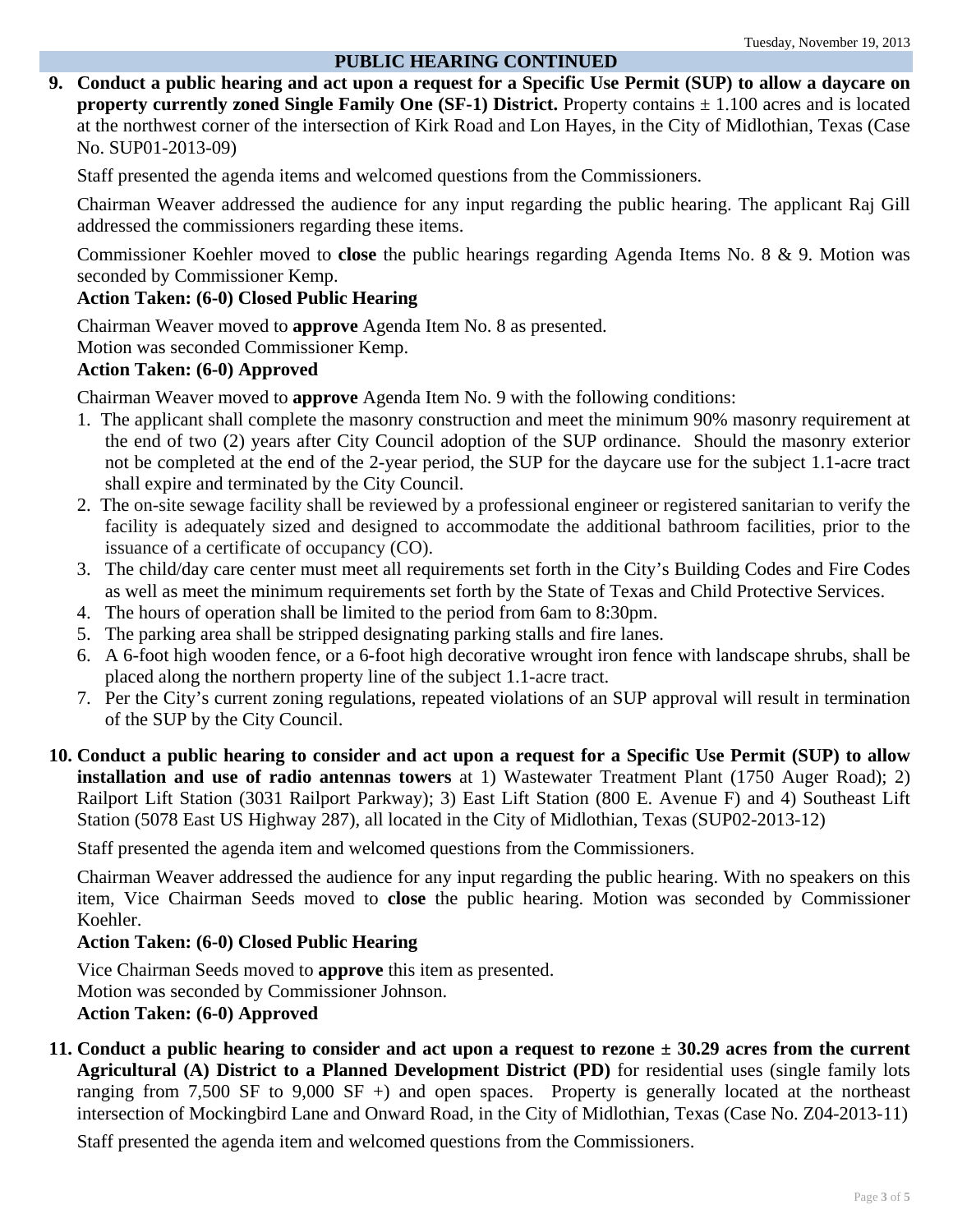# **PUBLIC HEARING CONTINUED**

Chairman Weaver addressed the audience for any input regarding the public hearing. The applicant Charles Jowell addressed the commissioners regarding this item.

Chairman Weaver moved to **close** the public hearing. Motion was seconded by Commissioner Kemp. **Action Taken: (6-0) Closed Public Hearing** 

Chairman Weaver moved to **approve** this item with the following conditions:

- 1) This planned development shall contain no more than 103 residential lots & 3 open space lots and consists of three (3) proposed product types consisting of lots sizes ranging from 7,500 – 8,000 square feet (60 lots);  $8,000 - 9,000$  square feet (13 lots), and  $9,000 +$  square feet (30 lots).
- 2) The right-of-way dedication for Onward Road shall be dedicated at the platting stage, as shown in the attached site plan.
- 3) The development shall provide 2 enhanced entryways with stamped and stained concrete onto Onward Road, which shall also be constructed with flared intersections to provide better traffic-turning circulation. This includes nose stubs on median openings onto Onward Road.
- 4) Decorative street lights shall be placed at every intersection and at the end of each cul-de-sac. Each street light shall be shielded and downcast. A lighting plan shall be submitted at the preliminary plat stage to indicate the placement of all decorative street lights required by this Ordinance.
- **Product Type A B C A B C B B Minimum Lot Area** 2,500 square feet 8,000–9,000 square feet 9,000 + square feet **Number of Lots 60** 13 30 30 **Minimum Lot Width** 62.5 feet 70 feet 75 feet **Minimum Lot Depth 120 feet** 120 **feet** 120 **feet** 120 **feet** 120 **feet Lot Coverage** 50% **Minimum Masonry Coverage 90% Minimum House Size Overall minimum 1,800 square feet Minimum Front Yard Setback** 25 feet **Minimum Side Yard Setback (interior/corner) 6 feet / 15 feet**  $6$  feet / 15 feet **Minimum Rear Yard Setback** 15 feet **Garage orientation** No more than 65% of homes shall have front-entry garages **HOA Mandatory Minimum Roof Pitch** Overall minimum – 8:12 Secondary roof pitch minimum – 5:12 **Roof Standards All laminate architectural shingles** 3-dimensional appearance and 30-year warranty **Elevations** Minimum 3 variations in roof planes and cannot repeat for a distance of 5 lots **Garage standards**  • Minimum 400 square feet of garage space Minimum 19-foot depth • Split-garage doors Decorative doors or wood overlay on insulated metal All shall have decorative hardware consistent with door style 2-car garage: door cannot exceed 18 feet in width 1-car garage: door cannot exceed 9 feet in width When 2 doors are used, a minimum 1-foot separation with masonry columns in between
- 5) Minimum architectural requirements and elements shall apply within this development: